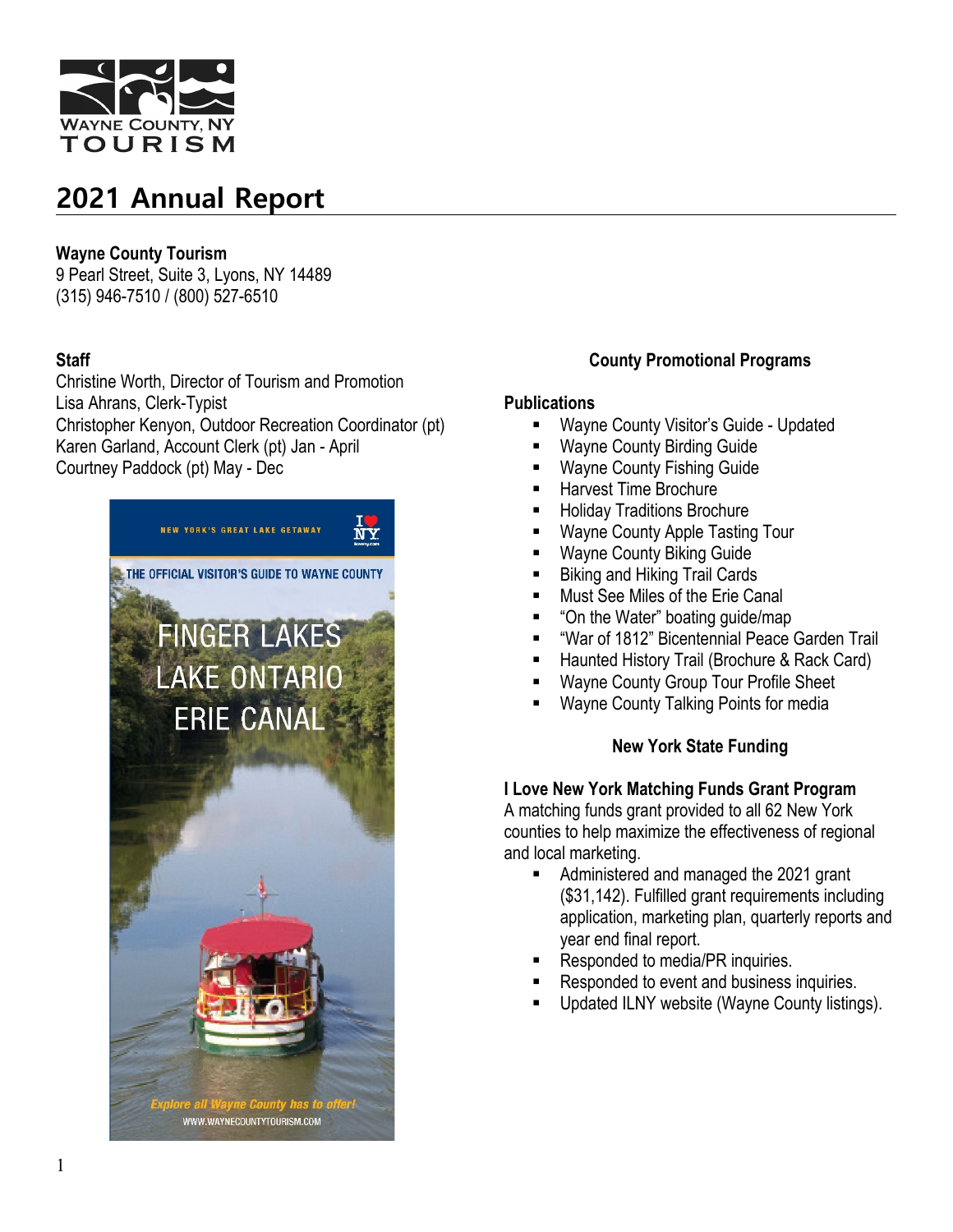

## **Response to COVID-19**

Continued communication and support with tourism businesses.

### **Advertising**

8,151 inquiries generated from ads placed in Finger Lakes Times, Messenger Post, City Newspaper, Rochester Women's Magazine, Kids Out & About, ESLO Newspaper, Finger Lakes Vacationer, Living Bird, Lake Ontario Outdoors, NY & PA Outdoors, Visit Rochester Travel Guide, Campgrounds of New York, Seaway Trail's Travel Magazine, Upstate Magazine, GuestQuest.

**EXECUTE:** Direct mail campaign to 4,500 individuals consisting of Harvest Time Brochure, Apple Tasting Tour and Holiday Traditions Brochure.

## **Digital Marketing**

- [www.waynecountytourism.com](http://www.waynecountytourism.com/) | 8,848 sessions, 7,972 users, 12,047 pageviews
- Social media handles for Twitter, Facebook, Instagram, Pinterest, YouTube channel
- On-line Visitors Guide
- Mobile friendly website
- Web banners (footer, left column, header) on Lake Ontario United. Lake Ontario United is an online community of devoted individuals interested in helping preserve and make our lakes as rich and enjoyable for future generations as they are today for us. It is a community composed of professional and amateur fishermen, charter captains, environmentalist, hunters and outdoor enthusiasts.
- Syracuse.com/Advance Media Group: Digital campaign for the Apple Tasting Tour. We utilized Newyorkupstate.com, Syracuse.com and the Ad Network Oct 1 – Oct 21, 2021. Ads reached the following geographic areas Rochester DMA, Syracuse DMA, Canandaigua (city), Oswego (city). The total # of impressions served were 313,318 and drove 1,035 clicks to the website.
- Entercom radio targeted Facebook post ran 10/4- 10/17, 2021. The post reached 76,772 and drove 92 clicks to the website.
- Wayne County Christmas tree Grower Facebook Campaign 11/21-12/10, 2021. The ad reached more than 40,306 and drove 1,863 clicks to our website. Additionally, there were more than 23,907 plays of the video slideshow, which shows a very high level of engagement.
- A new :30 video was completed. Highlighting Wayne County as located on the southern shore of Lake Ontario between the cities of Rochester and Syracuse in the northern Finger Lakes Region. The Seaway Trail (a national scenic byway) and the Historic Erie Canal wind through our rural county providing the visitor with a wide variety of events, attractions and endless activities.

## **Tourism Support & Sponsorship**

### Apple Tasting Tour

Promotional partnership with 10 Farm Market/Culinary specialty businesses

- Public Relations, Facebook page and advertising campaign
- Apple Tour Challenge
- Advertising & fulfillment
- Television ad campaign
- Radio ad campaign
- Secured 3 on-air interviews
- Social Media campaign
- Newsletter campaign to 1431 recipients consisted of 5 unique newsletters sent in September – November.
- Survey sent out to apple tour attendees to measure program
- The native app was used this year along with the web based app.
- Continued tagline "U pick the Way"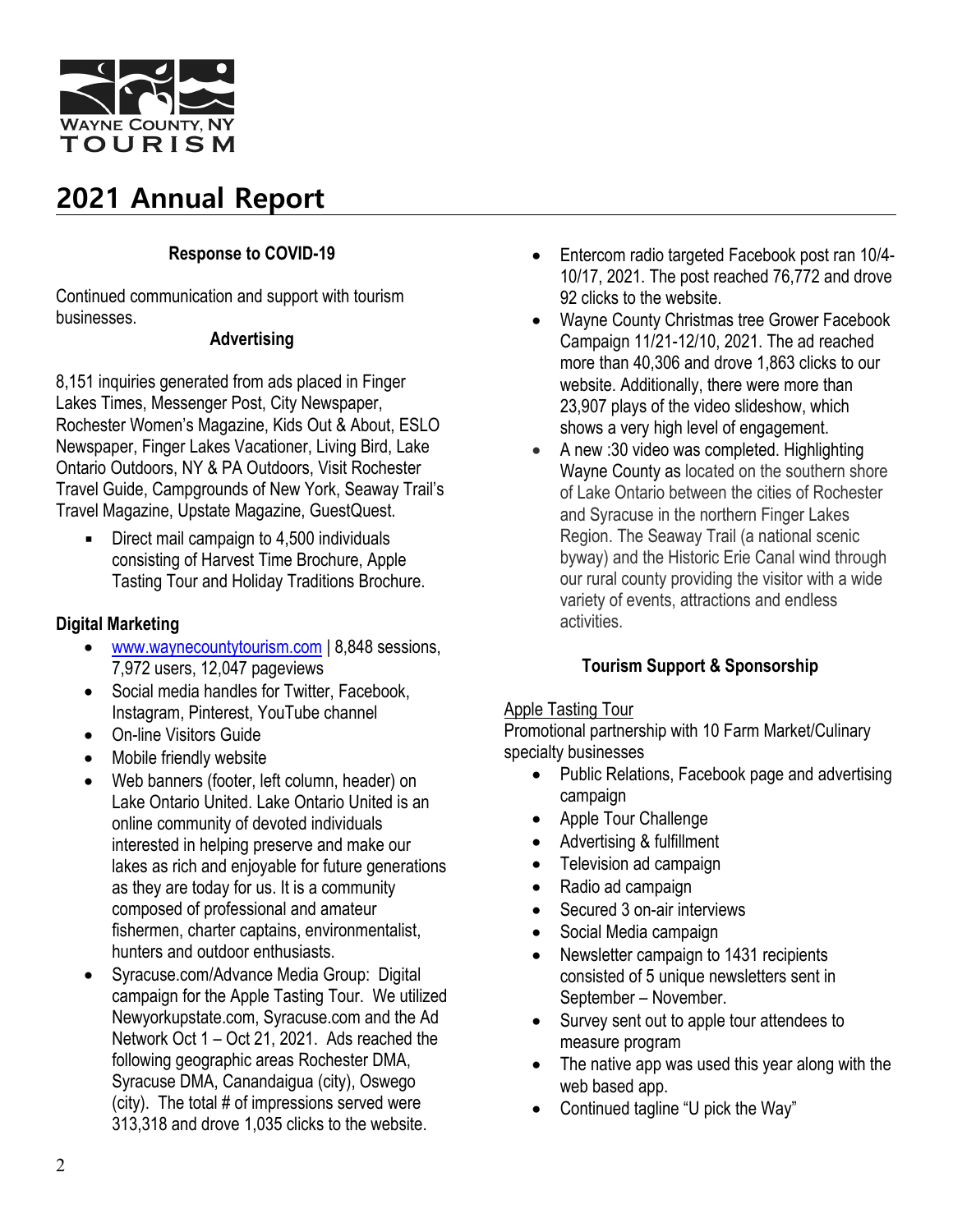

- The app increased awareness of the trail, encourage stops, fulfill trivia challenge option and educate safety covid-19 guidelines.
- Instead of the usual passport, we developed a trivia challenge. The answers to the questions were all outside of the stops. It was important to require people to go inside buildings.
- Included in the trivia stops were the 2 restaurant sponsors and 5 parks to encourage visitation to open air spaces.
- Users were able to access the app on the webpage and earn badges for correct answers.
- Users were able to submit screen shots of the earned badges via the website for drawings.



### Wayne County Fair

The "traditional event" that we would display at was cancelled in 2021

### Taste of Wayne County Event

Wayne County Tourism sponsored the apple tasting tour wine glasses for participants.

## Cycling the Erie Canal Bicycle Tour

Wayne County Tourism co-sponsored the annual 8-day, 400 mile, Cycling the Erie Canal Bicycle Tour, organized by Parks & Trails New York. The tour passed through Wayne County on 7/13/21. Our office prepared and mailed packets of information to the attendees in advance and communicated the tour to the restaurants along the Route 31 corridor

## **Visitor Information Centers**

The Wayne County Office of Tourism acts as a tourism information center and is open Monday-Friday, 9am-5pm. Our Visitor's Guide is also available at the following information centers:

- Sodus Point Information Center, assist with brochures (closed in 2020)
- Gateway Information Center (Binghamton)
- Petro Service Center
- **Waterloo Premium Outlets**
- Angola Information Center
- Preble Area Rest Stop (I-81)
- Scottsville Information Center
- Brand connect innovations distribution points: Rochester, Batavia, Darien, Hartland, Syracuse, Canandaigua, Geneva, Mattydale, Liverpool; Buffalo, Clarence, Grand Island and Williamsville.
- Getaway on display
- Pennsylvania on display
- Visit Rochester information center and Rochester International Airport
- Various locations throughout the county

## **Show Program**

The majority of regularly scheduled trade shows did not happen due to Covid-19 regulations.

## *In conjunction with New York State Travel Industry Assn:*

- Syracuse Nationals Syracuse, NY
- **NYS State Fair Syracuse, NY**

## **Public Relations**

## **County Program**

Wayne County continued its county-based public relations efforts focusing on Wayne County attractions, events and activities with press releases, press tours. APPLE TASTING TOUR RESULTS: 1 on air media spots

• .FOX Rochester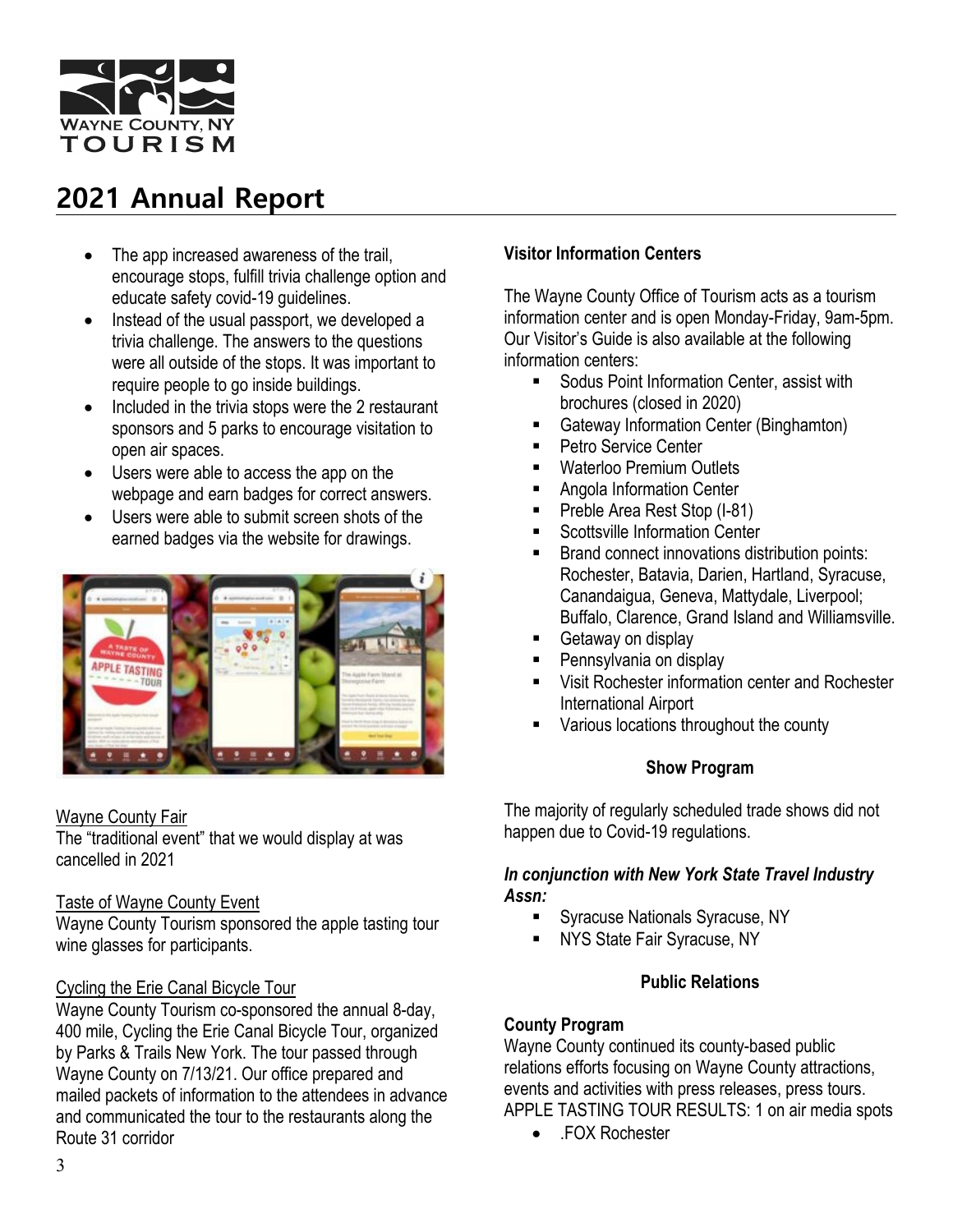

. Theresa St John, Freelance Writer Date August 10-12, 2021

Visits included Stop included Chimney Bluffs State Park, Orbakers' Drive in, Grind on Coffee Company, Parker's Grill, Hoffman Clock Museum, Alling Coverlet Museum, Long Acre Farms, JD Wine Cellars, Rootstock Cider & Spirits, The Apple Farm Stand at Stone Goose Farms, Sodus Bay Lighthouse Museum, Captain Jacks, Mural Mania studio, Peppermint Museum.

## Travels with Darley

#### Date July 29, 2021

Worked with Wendy Gibson, Director of Marketing, New York State Office of Parks filming a segment with Travels with Darley promoting the Empire State Trail. Filming in Newark & Lyons which will air Spring 2022. Stops included Port of Newark, Mural Mania, Peppermint Museum and Grind-on Coffee.



## **Regional Program**

In addition to our county-based public relations program, we once again participated in the Finger Lakes Regional Public Relations program implemented by Quinn PR.of New York City. The goal of this program is to significantly increase top-of mind awareness of the Finger Lakes. Tactics included:

- Social media
- Promotional opportunities
- Media visits
- Editorial calendar monitoring
- Media lead tip sheets
- Media pitches

This program generated 93 total placements and 1,398,027,818**.** Full feature pieces on the region in *Travel + Leisure, New York Times along with Bridge Street and Rochester first.*

Wayne County YTD Placements: 7 Top 2021 Highlights: Forbes (Erie Canal Adventures/Apple Tasting Tour), Thrillist (Erie Canal Adventures), Travel + Leisure (Best Places to Travel in June), TravelPulse (Erie Canal Adventures)

## **State Program**

In addition to our local and regional public relations efforts, we also work with I Love NY editorial opportunities. No press tours took place this year.

### **Regional & Multi-County Promotional Programs**

### 14-County Finger Lakes Vacation Region

14-County Tourism Promotion Agency program to create top-of-mind awareness of the Finger Lakes Region as a tourism destination

- **Fingerlakestravelny.com**
- Social Media Campaign on Facebook, Twitter and YouTube
- Public Relations program
- Region-wide destination marketing analysis research project

### Lake Ontario Sportsfishing Promotion Council (LOSPC)

*The Tourism Promotion Agencies from Niagara, Orleans, Monroe, Wayne, Cayuga, Oswego and Jefferson Counties are pleased to partner together to actively promote Lake Ontario and New York State as a premier fishing and traveling destination.*

- **·** ilovenyfishing.com
- Rack Cards, print advertising & fulfillment
- Consumer Shows
- Press Tours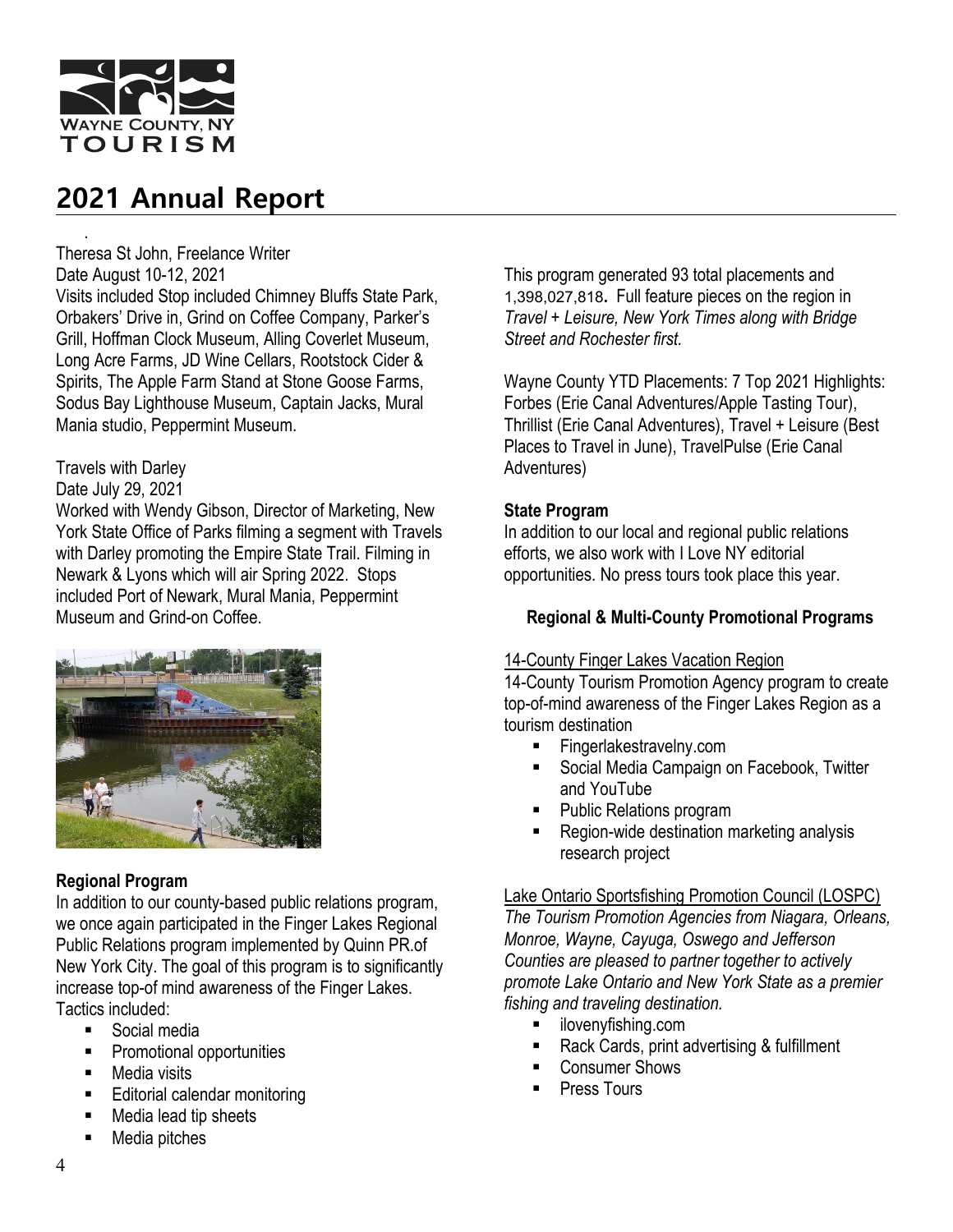

### Great Lakes Seaway Trail

*10 County initiative to promote the attractions along the 454-mile scenic route paralleling Lake Erie, the Niagara River, Lake Ontario and the St. Lawrence River.*

- Seaway Trail travel magazine
- Seawaytrail.org

Canal New York Marketing and Business Alliance Inc.

*An organization that promotes economic and business development along the entire New York State Canal System Corridor. CANAL NY focuses on bringing business to its members through tourism marketing programs, educational outreach, legislative advocacy and member organizational development.*

- New York Times Travel Show
- Public relations and press tours
- Media events
- **canalny.com**

### Haunted History Trail of New York State

With 65 locations spread out over 31 counties, the Haunted History Trail offers serious ghost hunting locations, ghostly events, cemetery tours and other haunted/paranormal activities.

- Public relations and press tours
- **Group tour itineraries**
- **Brochure**
- **Hauntedhistorytrail.com**

## Rochester/Finger Lakes Craft Beverage Trail

Senator Funke has been a strong supporter and created the legislation for the trail.

- **Wayne County has three partners on the** trail.
- The trail extends in Monroe County from Brockport to Wolcott to Dundee to Naples. Livingston County was added in 2019.

## **Tourism Awareness**

## Tourism Director

- Attended regional/state events and meetings
- **Attended Empire State Tourism Virtual Conference**
- Facilitated Annual Apple Tasting Tour promotion
- Support to Lake Ontario Wine Trail, Wayne County Bed and Breakfast Association, Wayne County Farm Market Group
- **Participated with Rochester FLX Beverage Trail,** Canal NY, Seaway Trail, Visit Rochester, New York State Travel Industry Association and New York State Tourism Promotion Agencies Council
- **EXECUTE:** Attended New York State Travel Industry Association Annual Meeting
- **E.** Lake Ontario National Marine Sanctuary Advisory Council meeting, alternate for County Administrator
- Support and participation with the Wayne County Bicentennial committee. As a member of the executive committee and committee member, Christine assisted with the 2-year Bicentennial calendar and the Children's activity report.

Outdoor Recreation Coordinator

- Participate within Lake Ontario Sportfishing Promotion Council (LOSPC)
- **Support of the LOC Derby (spring, summer and** fall) including attendance at awards ceremony
- **Support of the Wayne County Pro-Am including** meetings and awards ceremony
- **Weekly fishing updates posted on website and** fishing hotline
- **Worked with the International Freshwater** Resource staff.
- **EXECUTE:** Attended Lake Ontario Stakeholders Meetings. DEC communicates their analyses of issues.